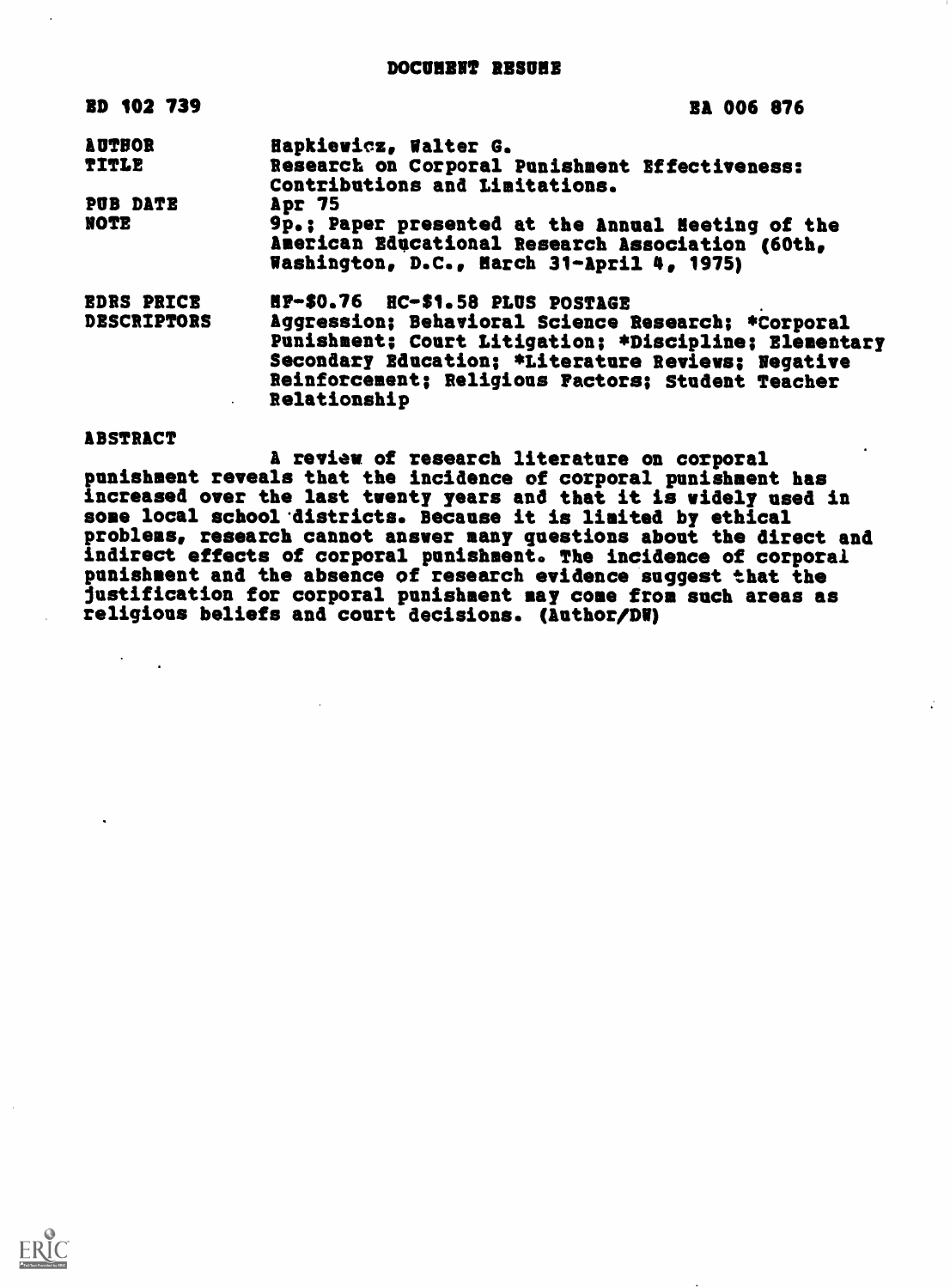e version and a series of the series of the series of the series of the series of the series of the series of <br>The series of the series of the series of the series of the series of the series of the series of the series o

US OEPARTMENT OF HEALTH.<br>
SOUCATION & WELFARE<br>
NATIONAL INSTITUTE OF<br>
EOUCATION<br>
THIS DOCUMENT HAS BEEN REPRO<br>
DUCED FXACTLY AS RECEIVED FROM<br>
THE PERSON OR ORGANIZATION ORIGIN<br>
ATING IT POINTS CF VIEW OR OPINIONS<br>
SENTOFF

AERA Presentation Washington,  $D.C.$  $1975$   $\bigcirc$   $\bigcirc$ 

Research on Corporal Punishment Effectiveness: Contributions and Limitations

> Walter G. Hapkiewicz Michigan State University

 $\sigma$ D<sub>10273</sub>

EA OOS

<sup>I</sup> have tried to organize this paper around several questions. First, since corporal punishment has been debated so often in recent times what do we know about how frequently it is used? Secondly, is the frequency with which  $\bullet$  is i.e.. r-4 it is used diminishing or increasing in our schools? Third, is corporal punishment effective in suppressing or eliminating unwanted behaviors? And, further, is there any empirical support to the idea that such punishment has "negative side-effects" which may provide sufficient reason to curtail its use irregardless of its effectiveness?

It seemed reasonable that research on corporal punishment would, by now, have provided for the necessary evidence from which recommendations for educational practice could be derived. In turn, this research and accompanying recommendations should have strongly influenced the frequency with which physical punishment is used.

# Incidence

The use of corporal punishment in schools is nothing new. In fact, many proponents of corporal punishment Justify its use because the Bible tells them so. For example, the Book of Proverbs contains the following:

Proverbs 22:15 "Foolishness is bound up in the heart of a child, but the rod of correction shall drive it from him."

Given such ancient and divine justification it is not surprising that physical physical physical physical punishment has been used so often. Kelley (1962) noted that "In Boston in s <sup>010</sup> punishment has been used so often. Kelley (1962) noted that "in Boston in 1850 8 it took sixty-five beatings a day to keep a school of four hundred going. (p. 384)." Other Boston records in 1889 listed 11,768 cases in which physical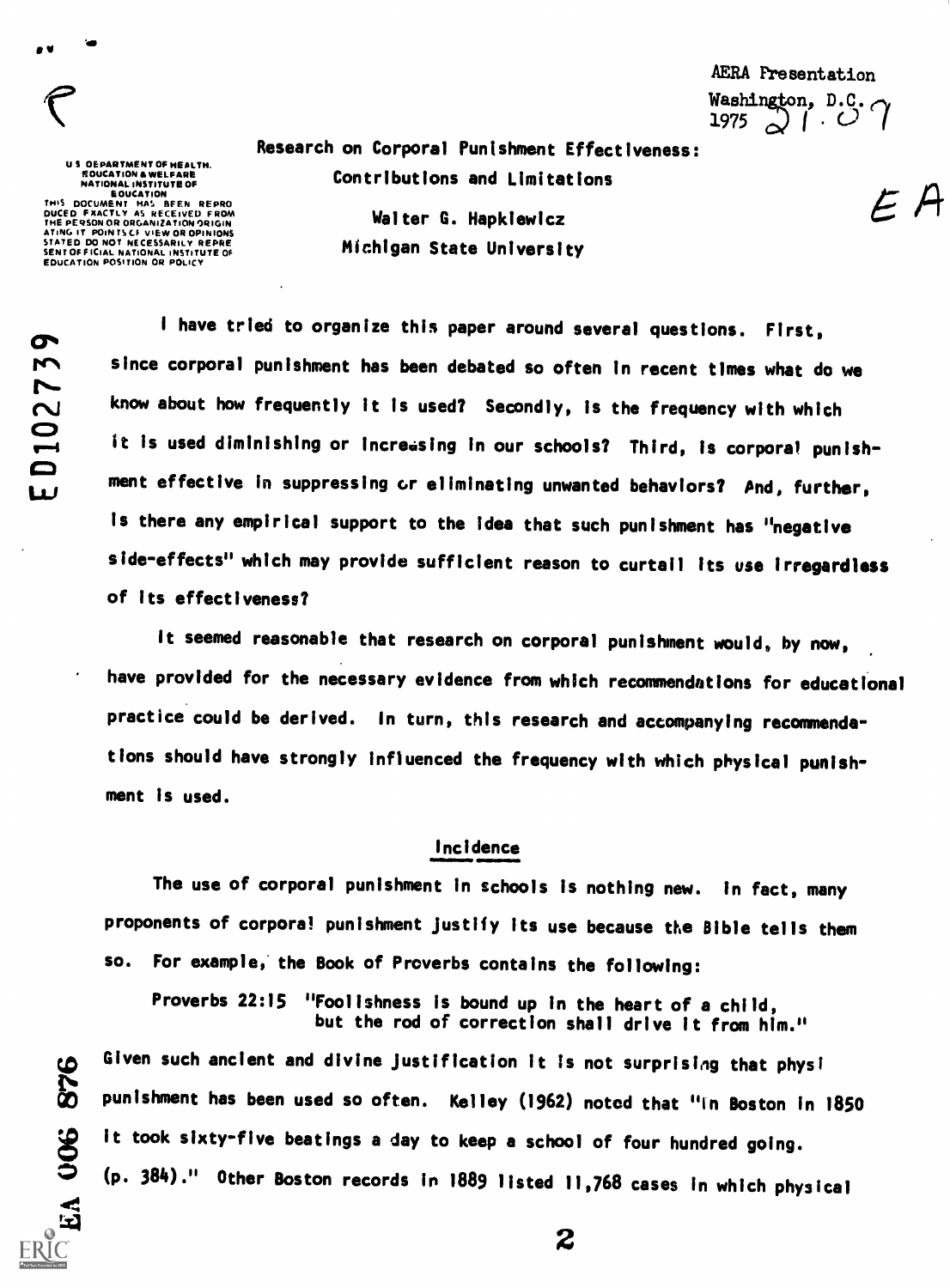punishment was used on grammar school boys (Shaffer, 1969). Falk (1941) noted that the incidence and severity of corporal punishment had declined considerably in this century. But, it appears that this trend was reversed in the late 1950's (Francis and Hirschberger, 1973). A recent survey shows that corporal punishment was used in 74% of the districts responding. In particular, the Dallas, Texas school districts reported that physical punishment was administered over 2,000 times in an average month for the 1971-1972 school year (Nation's Schools, 1972.)

The above mentioned district also attracted the attention of the American Civil Liberties Union which reported that "Corporal punishment . . . is far from extinct. In a number of places, most egregiously Dallas, the brutalization of children appears to be a part of the core curriculum (Hentoff, 1971, p. 2)". The policy of the Dallas school district was challenged in a court case (Ware vs. Estes, 1971) but the U. S. District Court ruled that existing school policy concerning corporal punishment was not arbitrary, capricious, or unreasonable. This decision was affirmed by the U.S. Court of Appeals and in 1972 the U. S. Supreme Court eventually refused to hear a further appeal.

Thus, it appears that corporal punishment is quite prevalent, supported by religious doctrine and sanctioned by the legal and Judicial decisions of our highest courts.

### Empirical Studies of Corporal Punishment

Two reviews of the punishment literature have recently appeared. The most recent (Maurer, 1974) contains discussions of the semantics and theory of punishment, argues vehemently against the use of corporal punishment, but does not attempt to exhaustively review empirical research. Johnston (1972) attempts to review the literature but does not particularly address himself to corporal punishment. It is no wonder. The effects of physical punishments

3

 $-2 -$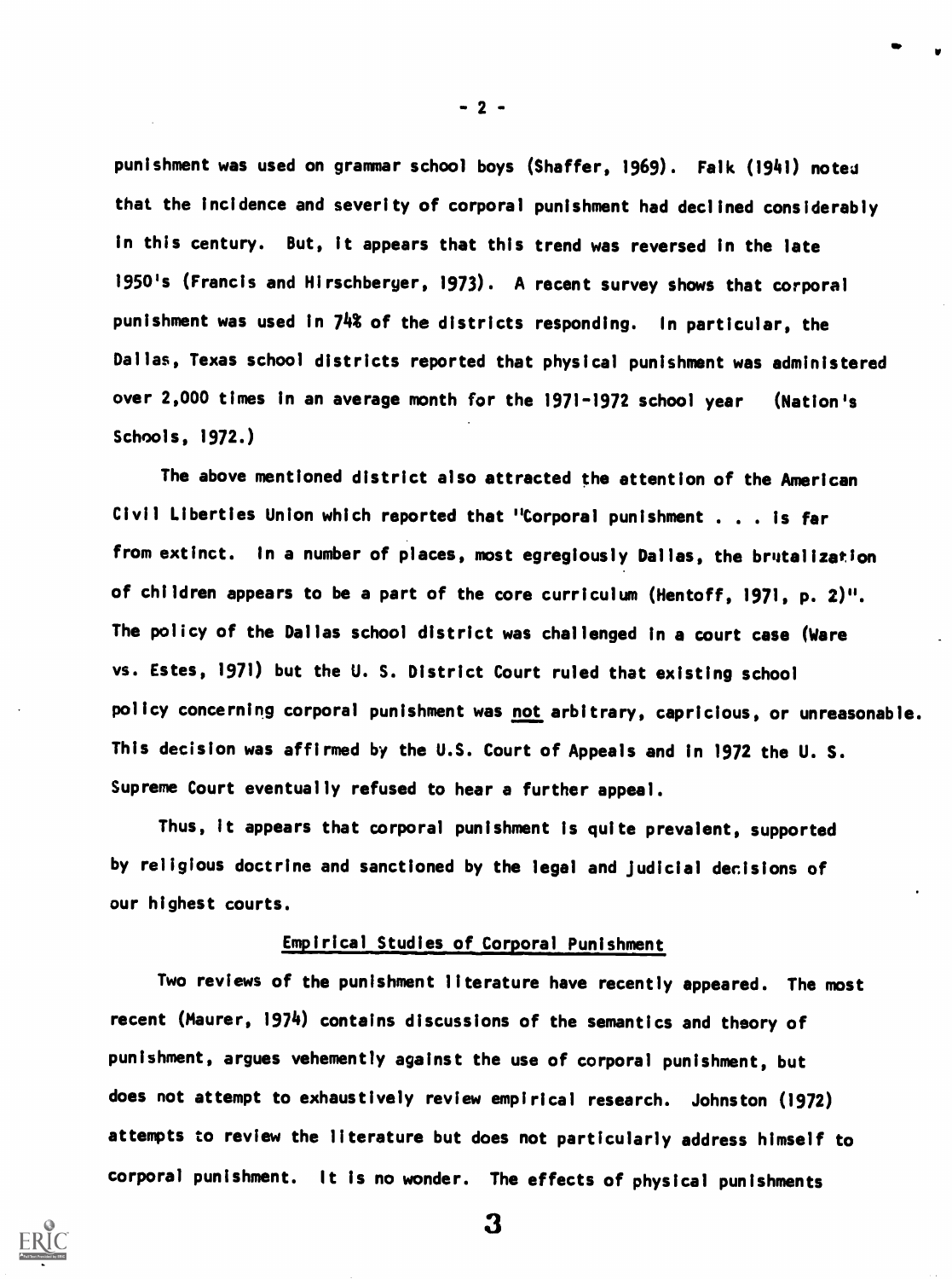such as spanking or slapping has been investigated only in institutional settings for retarded, autistic, or schizophrenic children and usually as a last resort after other techniques have failed. Further, these "treatments" were used in combination with other techniques thereby confounding the observed effects (Birnbrauer, 1968; Kircher, Pear, and Martin, 1971; Moore and Bailey, 1973). Obviously ethical considerations have prevented extensive and frequent investigations.

Another form of punishment frequently studied is electric shock. Surely it is not possible for most people to administer electric shock and some would question it as a type of corporal punishmant. However, the results of most of these studies are quite consistent and they have attempted to examine the sideeffects that are so often mentioned when punishment Is discussed. Johnston (1972) concludes "There is sufficient evidence to report that response-contingent electric shock properly used is generally a highly effective punishing stimulus; however, social considerations confine its use almost solely to institutional and clinical settings (p. 1038)." Gne type of behavior eliminated quickly by electric shock is self-injurious behavior (Bucher and Lovaas, 1967; Corte, Wolf, and Locke, 1971; Lovaas and Simmons, 1969; Lovaas, Koegel, Simmons and Long, 1973; Tate and Baroff, 1966). Other behaviors successfully eliminated by shock include writer's cramp (Liversedge and Sylvester, 1960), cigarette smoking (Powell and Azrin, 1968), and stuttering (Berecz, 1973).

In general, empirical research on corporal punishment outs'de of institutions and clinics is practically non-existent. Generalizing from the studies conducted in special settings with exceptional children to typical classrooms is, of course, precarious at best. But some evidence is better than none and several insights may be gained by examining those studies that specifically gathered data or a topic previously mentioned: side-effects.



-3-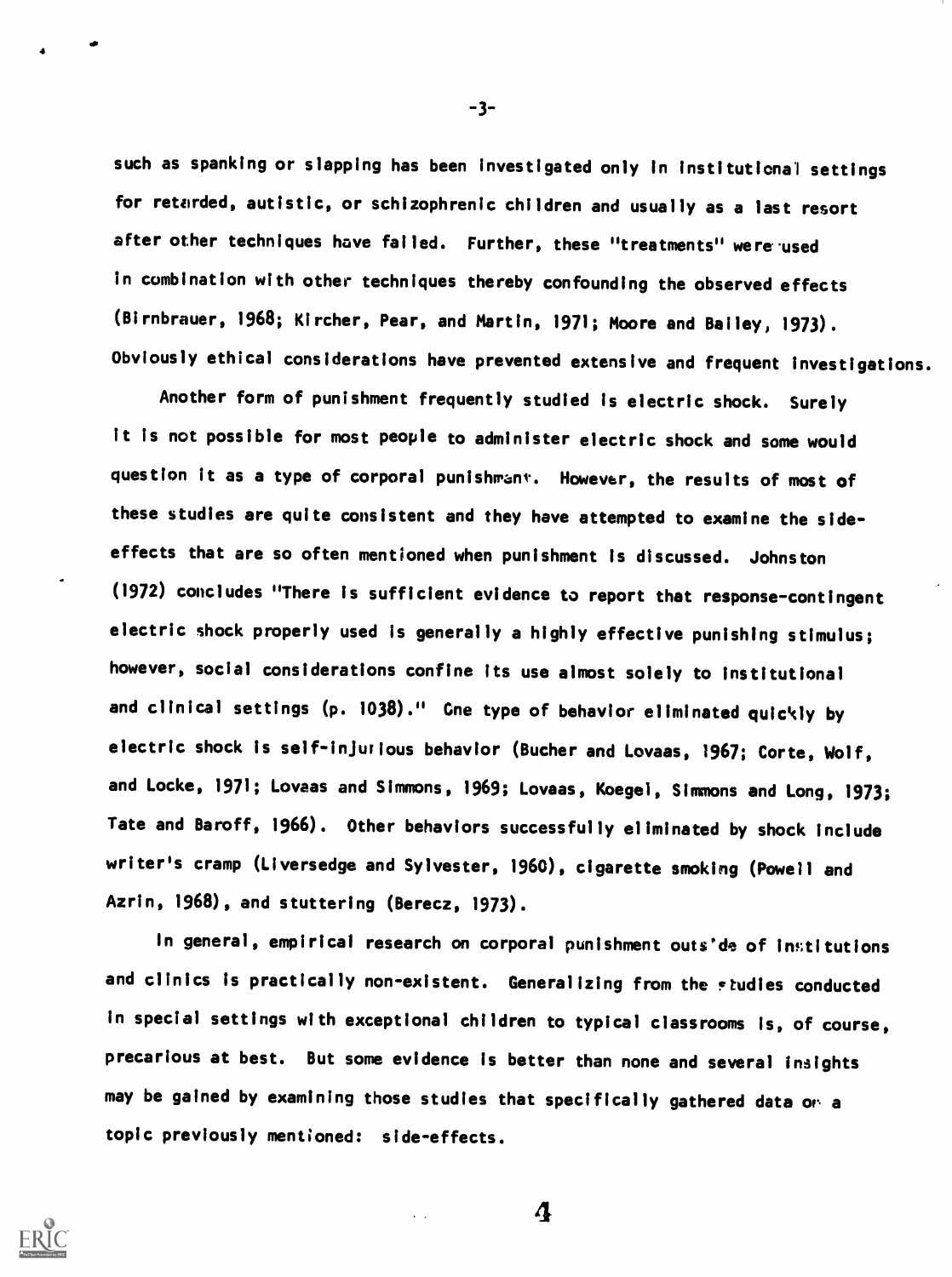# Side-effects of Corporal Punishment

It is not uncommon for teachers to receive the following advice, "Do not punish your students. If you do they will quickly learn to dislike you, your subject matter, and school in general." These are examples of the negative, emotional side-effects thought to occur simultaneously with the delivery of punishment. However, the available evidence does not support this view. In fact, several studies have shown that adult-child interactions actually increased following the suppression of dangerous (e.g., climbing or self-destructive) behavior with electric shock (Lovaas and Simmons, 1969; Risley, 1968). Other studies simply report that no side-effects occurred (e.g., Kircher, Pear, and Martin, 1971).

Another problem frequently mentioned as a negative side-effect of corporal punishment is that by your own behavior you may actually be teaching the child agressive-hurtful responses. That is, children will model or imitate those behaviors that you demonstrate in order to resolve their own problems in conflict .situations. In support of this argument it is often noted that highly punitive parents produce children who are aggressive and that one characteristic that child-abusers seem to have in common is that they were abused themselves as children (Eron, Walden, and Lefkowitz, 1970).

Each of the above mentioned criticisms associated w'th the administration of corporal punishment is extremely important. Although the existing evidence does support the notion that emotional side-effects are a problem, the research is sparse and limited to special settings. However, it seems to me that such criticisms were derived from a simplistic view of association learning. On how many occasions must corporal punishment be used before a child will learn to hate his parents or teacher? Are there any other interactions between adult

5

-4-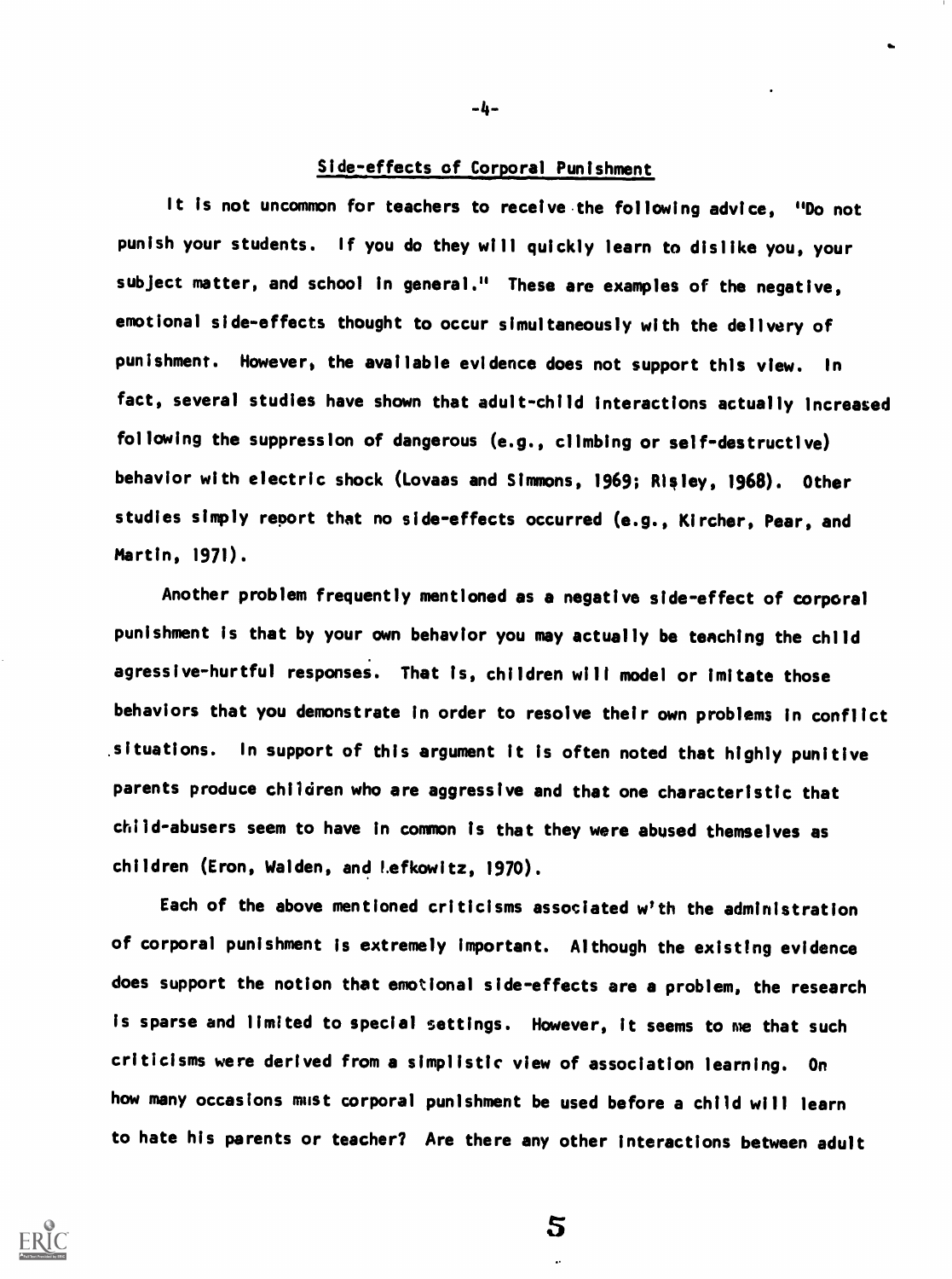and child which would overpower these negative emotions? If it were possible to count the number of positive and negative interactions between children and adults we would probably find that positive exchanges far outnumber those which are negative. This would explain why the occasional slap or spanking neither produces the dreaded emotional problems nor a child abuser. I would submit that the latter outcome is not the result of a simple "monkey see, monkey do" type of learning but is rather the result of an environment in which negative interactions outnumber positive interactions. At the very least I would suggest that the probability of extra-punitive adult behavior is dependent upon the ratio of reinforcing to punishing events that occurred throughout child-rearing.

If we are concerned with the negative side-effects of corporal punishment there is at least one other problem that is rarely mentioned. <sup>I</sup> am referring here to the effects of such punishment on the punisher rather than the child or student. This concern is reflected in the familiar phrase "This is going to hurt me more than you." You will recognize this phrase as one which is occasionally utterred by a parent prior to a spanking. <sup>I</sup> do not think that such a statement is totally false. My own discussions with parents have revealed that many have guilt feelings after administering corporal punishment even though they use it very rarely. Often these feelings continue after the child Is engaged in more acceptable activities and appears to have completely forgotten the episode. To the best of my knowledge there is no systematic research in this area. At best it appears that while an "occasional" spanking does not produce irreversible damage it is difficult to provide guidelines with regard to who should use it, how often, to what degree, and under what conditions.

### Conclusion

6

In summary it appears that:

 $-5-$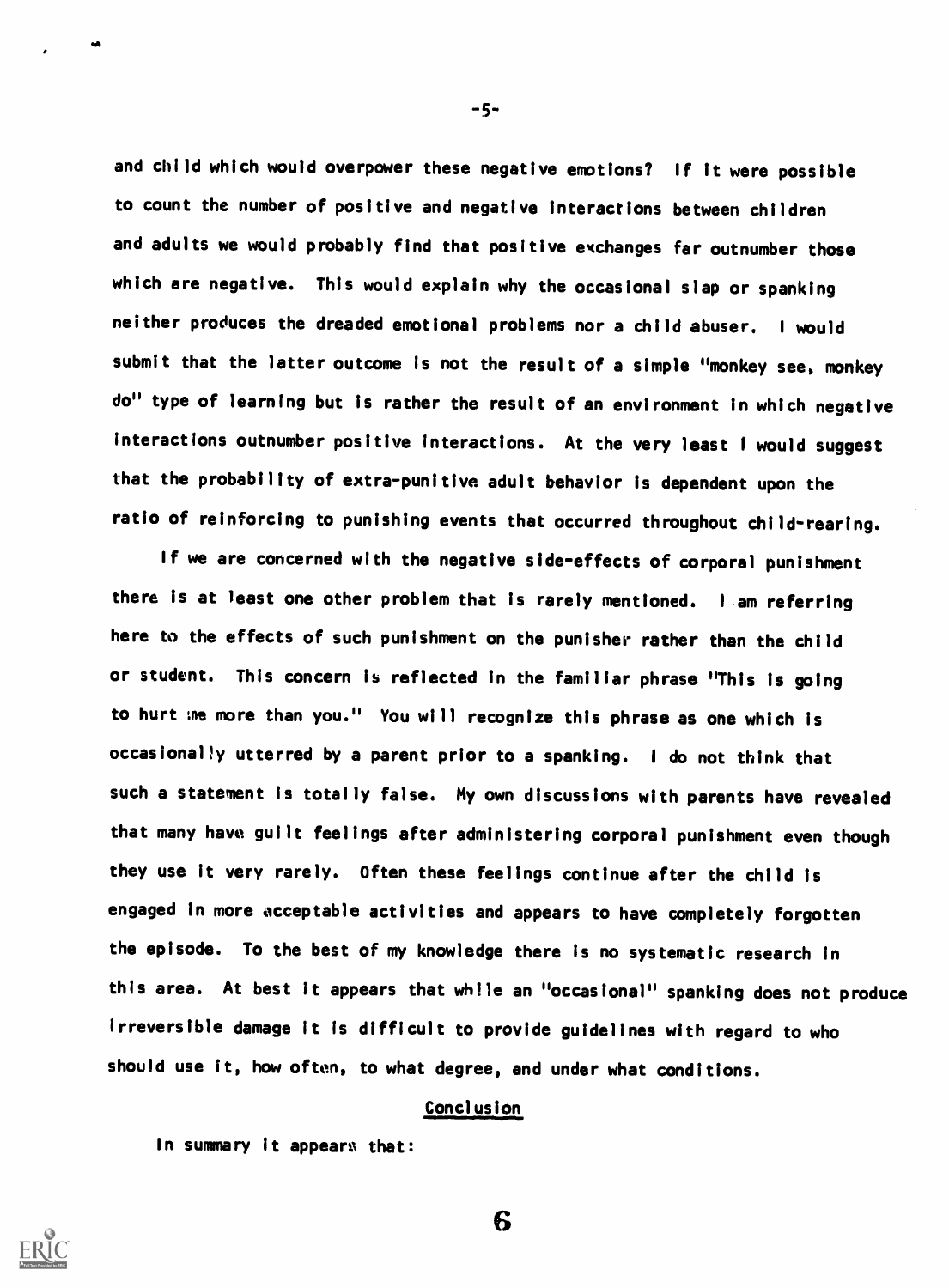1) The incidence of corporal punishment has increased in the last 20 years and is widely used In some districts.

-6-

2) Research on corporal punishment cannot satisfactorily answer questions about its direct or indirect effects.

3) Due to ethical problems in investigating corporal punishment effects, it is unlikely that research will ever provide satisfactory answers.

4) The frequency with which corporal punishment is used, combined with the absence of research support, suggests that its continued use is justified and protected on other grounds. These include religious beliefs and Judicial court decisions.

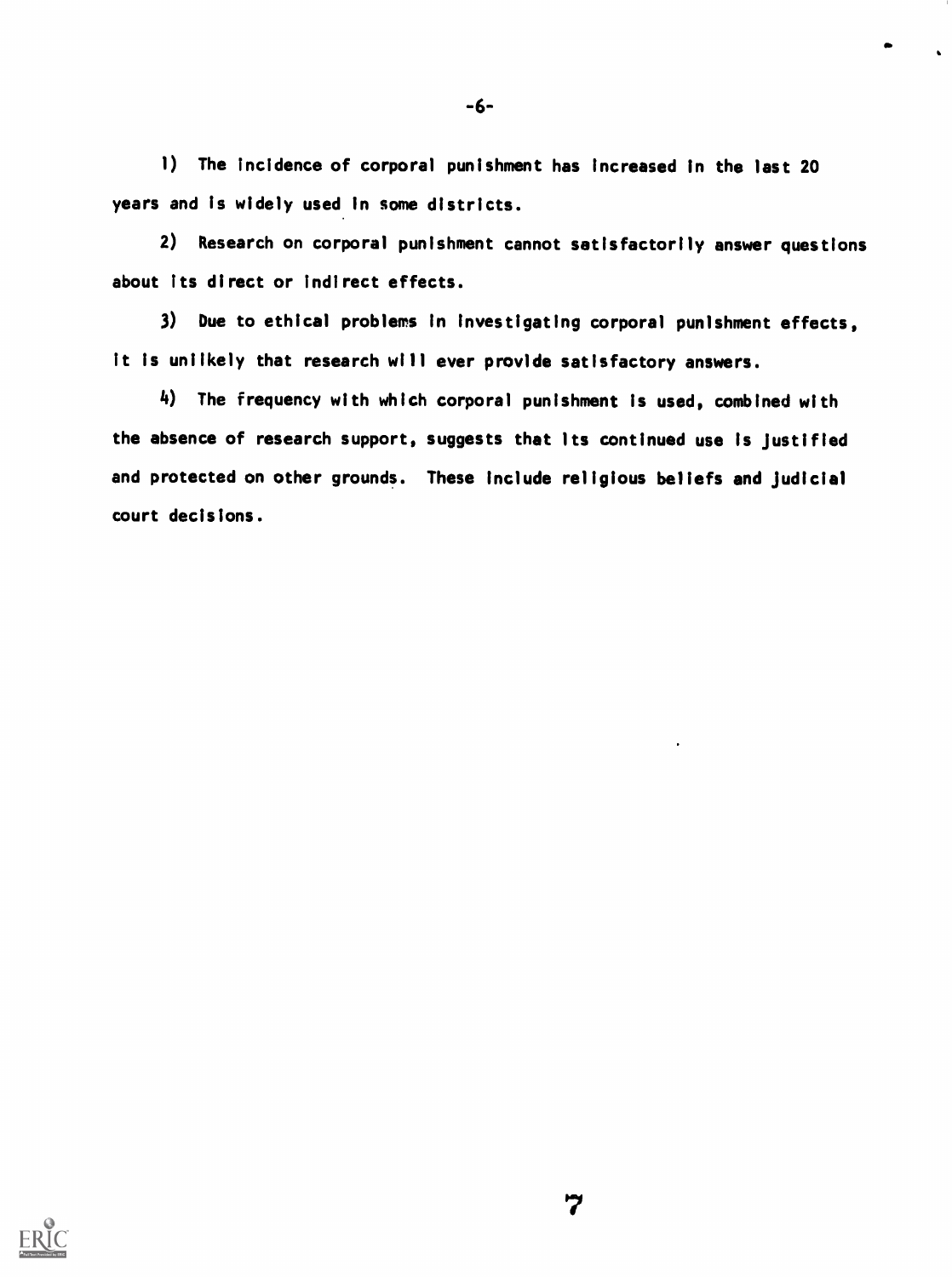#### REFERENCES

.7.

- Berecz, J. "The Treatment of Stuttering Through Freeision Punishment and Cognitive Arousal,"Journal of Speech and Hearing Disorders, 1973, 38, pp. 256-257.
- Birnbrauer, J. S. "Generalization of Punishment Effe:ts A Case Study," Journal of Applied Behavior Analysis, 1968, 1, pp. 201-211.
- Bucker, B. & Lovaas, 0. I, "Use of Aversive Stimulation in Behavior Modification," in M. R. Jones (Ed.), Miami Symposium on the Prediction of Behavior, 1967: Aversive Stimulation. Coral Gable Fla.: University of Miami Press, 1968, pp. 77-145.
- Corte, E., Wolf, M. M., and Locke, B. J. "A Comparison of Procedures  $f:$  Eliminating Self-Injurious Behavior of Retarded Adolescents," Journal of Applied Behavior Analysis, 1971, 4, pp. 201-213.
- Eron, L., Walden, L. 0. & Lifkowitz, M. M. Learning of Aggression in Children. Boston: Little, Brown, 1970.
- Falk, H. A. Corporal Punishment. New York, Teacher's College, Columbia University, 1941.
- Francis, W. W. & Hirschberger, E. J. "Corporal Punishment in School: 1973." Educational Leadership, 30, April, 1973.
- Hentoff, N. "Corporal Punishment." Civil Liberties, November, 1971.
- Johnston, J. M. "Punishment of Human Behavior," American Psychologist, 1972, 27, pp. 1033-1054.
- Kelley, E. C. In Defense of Youth. Prentice Hall, Englewood Cliffs, New Jersey, 1962.
- Kircher, A. S., Pear, J. J., and M.r.in, "G. L. Shock as Punishment in a Picture-Naming Task with Retarded Children, Journal of Applied Behavior Analysis, 1971, 4, pp. 227-233.
- Liversedge, L. A. & Sylvester, J. D. "Conditioning Techniques in the Treatment of Writers' Cramp," in H. J. Eupenck (Ed.), Behavior Therapy and the Neuroses. London: Pergamon Press, 1960.
- Lovaas, 0. I. and Simmons, J. Q., MD. "Manipulation of Self-Destruction in Three Retarded Children," Journal of Applied Behavior Analysis, 1969, 2, pp. 143-157.
- Lovaas, 0. I., Koegel, R., Simmons, J. Q., and Long, J. S. "Some Generalization and Follov-Up Measures on Autistic Children in Behavior Therapy, Journal of Applied Behavior Analysis, 1973, 6, pp; 131-166.

Maurer, A. "Corporal Punishment," American Psychologist, 1974, 29; pp. 614-626.



\_\_\_\_\_